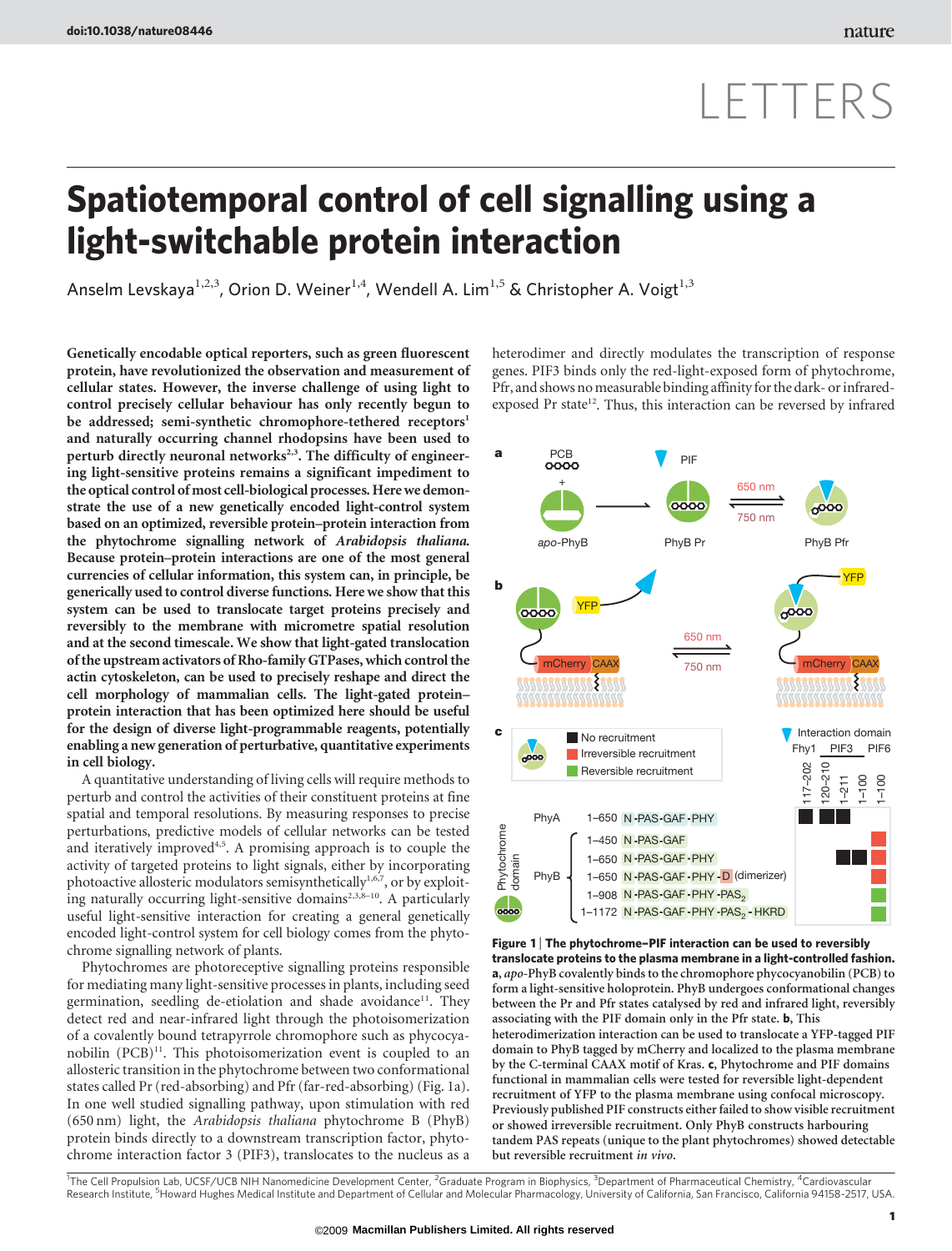light. This light-sensitive interaction has been mapped to the 650 residue amino-terminal photosensory core of PhyB and a conserved 100-residue N-terminal activated phytochrome binding (APB) domain of PIF3 (ref. 13).

In previous work, this light-sensitive interaction has been used in yeast to construct a photoreversible two-hybrid transcriptional activator to tune the expression level of a targeted reporter gene<sup>10</sup>, to target split intein domains to titrate the conditional protein splicing of a reporter gene<sup>14</sup>, and *in vitro* to target directly Cdc42 to its effector WASP to regulate actin nucleation<sup>15</sup>. Collectively this work suggests that the PhyB–PIF interaction can be functionally coupled to a wide variety of signalling processes through engineered fusion proteins.

So far, however, no reported system using the PhyB–PIF interaction has been demonstrated to enable fine spatiotemporal control of dimerization in vivo. Indeed, the relatively weak binding strength and slow reverse kinetics of the reported domains<sup>15</sup> have prevented us from successfully applying these earlier interaction pairs for in vivo control of signalling. We have optimized the phytochrome interaction to enable its spatiotemporal control in experiments with live mammalian cells.

We first confirmed that PhyB could covalently bind externally supplied PCB chromophore in mammalian cells by using a PhyB mutant (Y276H) that fluoresces at far-red frequencies in the PCBcoupled state only<sup>16</sup>. NIH3T3 cells transfected with this construct show fluorescence after only 30 min of exposure to  $5 \mu M$  PCB, confirming rapid autoligation at physiological conditions (Supplementary Fig. 1). Multiple potential phytochrome–PIF pairs were screened by a fluorescence translocation assay in NIH3T3 cells with confocal microscopy. We measured the red-light-induced translocation of yellow fluorescent protein (YFP) fused to PIF domains to coexpressed phytochrome domains fused through a flexible linker to mCherry and localized to the plasma membrane by a carboxyterminal polybasic, prenylation sequence from Kras<sup>17</sup> (Fig. 1b). Of all previously reported PIF domains<sup>13,18,19</sup>, only the N terminus of PIF6 is strong enough to cause significant translocation of YFP to the membrane (Fig. 1c). However, its interaction with the PhyB photosensory core (residues 1–650) is irreversible in infrared light. Assaying it against different variants of PhyB revealed that the tandem C-terminal PAS domains of plant phytochromes are necessary to confer rapid photoreversibility under infrared light, underlining the importance of a previously reported autoinhibitory interaction for phytochrome signalling<sup>20</sup>. We refer to the optimized, reversible PhyB–PIF6 interaction simply as the 'Phy–PIF' interaction.

Using this optimized Phy–PIF pair we observe rapid translocation to the plasma membrane under dilute red light (650 nm, 20  $\mu$ mol m<sup>-2</sup> s<sup>-1</sup> the plasma membrane under dilute red light (650 nm, 20 µmol m<sup>-2</sup> s<sup>-1</sup>) and from the membrane under infrared light (>750 nm, 300 µmol m<sup>-2</sup> s<sup>-1</sup>) (Fig. 2a and Supplementary Movies 1 and 2). Kinetic measurements of the Phy-induced cytoplasmic depletion of PIF–YFP under maximum illumination yield translocation time constants of  $1.3 \pm 0.1$  s (s.d.  $n = 3$ ) for membrane recruitment and  $4 \pm 1$  s (s.d.  $n = 3$ ) for membrane release (Fig. 2a and Supplementary Fig. 2), demonstrating secondtimescale control. These rates are an order of magnitude faster than previous chemically induced translocation systems<sup>21</sup> and are very near the physical limits for whole-cell diffusion (see calculation in Supplementary Information). The Phy–PIF translocation proved very robust—it could be cycled over a hundred times by alternating red and infrared illumination with no measurable decrease in recruitment ratios over time, despite many cycles of imaging at photon fluxes far higher than those phytochromes are exposed to in natural lighting conditions (Fig. 2b and Supplementary Movie 3).

The rapid forward and reverse kinetics of our Phy–PIF pair allow for fine spatial control of membrane recruitment by simultaneously exposing cells to patterned light at the two antagonizing wavelengths. In NIH3T3 cells co-expressing the above Phy–Kras(CAAX) and PIF– YFP recruitment pair, a nitrogen dye cell laser was used to deliver pulses of 'activating' red light (650 nm, 20 Hz) to a focused point on the sample plane, while the whole sample was bathed in continuous



Figure 2 <sup>|</sup> Confocal microscopy demonstrating the second-scale kinetics and photostability of the Phy–PIF photoswitchable membrane recruitment system. a, Confocal microscopy of NIH3T3 cells reveals rapid translocation of YFP between cytosol and plasma membrane under red and infrared light. Fitting exponentials to the cytoplasmic depletion of YFP gives typical time constants of  $1.3 \pm 0.1$  s for recruitment and  $4 \pm 1$  s for dissociation ( $n = 3$ ). White rectangles show regions sampled for plotted traces. Arrowheads in graphs mark the time points shown (Supplementary Movies 1 and 2). b, Rapid alternation between the 650 and 750 nm light can generate oscillations in the cytoplasmic concentrations of YFP. Absolute cytoplasmic concentration of YFP for this series is plotted along with the ratio change between time points to adjust for photobleaching and cell drift. The red and grey bars represent the standard deviations of the recruited and released cytosolic fluorescence, demonstrating near-fixed recruitment ratios over more than a hundred iterations (SupplementaryMovie 3). Scale bars in a and  $b$ , 20  $\mu$ m.

'inactivating' infrared light obtained by filtering the microscope bright-field source  $($ >750 nm) (Fig. 3a). When the cell membrane is imaged by total internal reflectance (TIRF) microscopy we observe a sharp spot of membrane-localized YFP several micrometres in diameter around the irradiated point (Fig. 3c). The rapid 'off' kinetics of the Phy–PIF interaction traps the membrane-recruited YFP pool to this spot, as any YFP diffusing away is dissociated from the membrane by the surrounding infrared light. This spot of recruited YFP can be rapidly relocated across the cell by repositioning the point of incident light (Supplementary Movie 4).

We developed a second, fully automated method of controlling the distribution of both light frequencies on the cell membrane by using a digital micromirror array to project patterned light on to the sample plane of the microscope at micrometre resolutions<sup>22</sup>. By irradiating the sample with 650-nm and 750-nm light sources oriented to take advantage of both micromirror angle states, a complementary twocolour red/infrared pattern can be projected on to the sample plane, allowing one to 'paint' high-resolution inverse distributions of Pfr and Pr phytochrome on to the membrane of the cell (Fig. 3b). We were able to project faithfully a simple pixel-based movie into the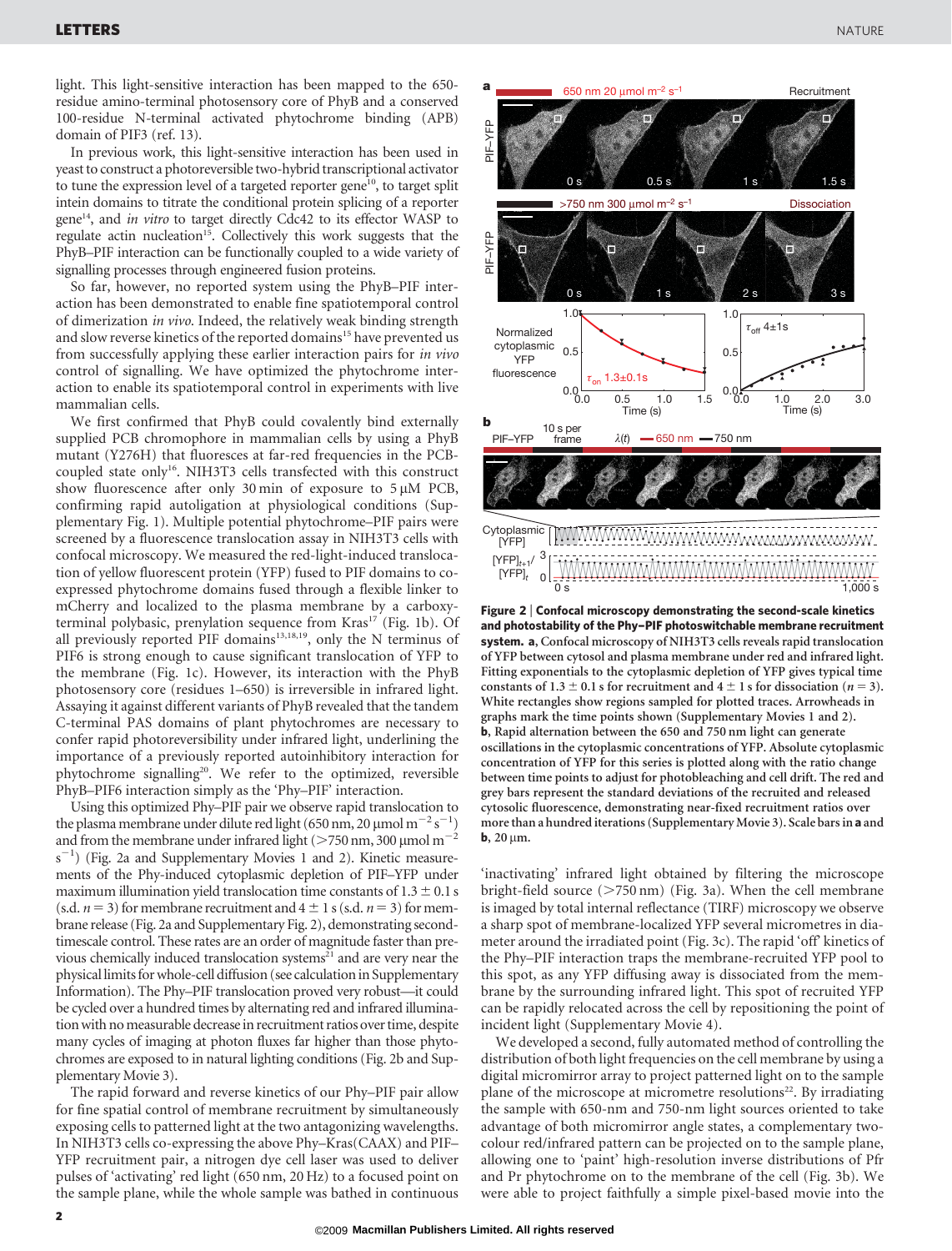



membrane-recruited PIF–YFP distribution of a NIH3T3 cell. TIRF imaging reveals fine features at five micrometres, demonstrating an unprecedented degree of control over protein localization in living cells (Fig. 3d and Supplementary Movie 5). Additionally, by dithering the average amount of red light in the target mask through software, we could smoothly titrate the fraction of active Phy and recruited PIF–YFP, demonstrating effective 'greyscale' control of the chemical potential (Fig. 3e and Supplementary Movie 6). Using this data, we estimate the in vivo dissociation constant of the PhyB–PIF6 interaction to be approximately  $K_d = 20-100$  nM (Supplementary Fig. 5).

We were motivated to engineer a membrane recruitment system because many signalling proteins are, at least in part, activated by interactions that relocalize them to the membrane. Moreover, plasma membrane recruitment systems have been successfully used as a platform for small-molecule-induced chemical biology control systems<sup>21,23–25</sup>. For example, chemically induced membrane translocation of the Rho- and Ras-family small G proteins<sup>21,23</sup> or the guanine nucleotide exchange factors (GEFs) that activate them<sup>21</sup> can generate global morphological changes. We reasoned that Phy– PIF-induced translocation might generate similar morphological changes, but with much higher spatial and temporal resolution. We chose to focus on spatiotemporal control of the Rho-family GTPases Rac1, Cdc42 and RhoA, given their central role in the  $3 \mu m$  and can be quickly moved by repositioning the laser. The final frame shows that the YFP spot is not merely bleed-through of the excitatory laser light, but genuine local fluorescent protein recruitment. d, TIRF movies of structured membrane recruitment by programmatically updating masks for red and infrared light using a digital micromirror device as in b were collected, revealing a faithful reproduction in the recruited YFP distribution of a movie of the cellular automaton 'game-of-life glider' that was projected (Supplementary Movie 5). e, Images show the raw traces of titrated input 650-nm light and recruited PIF–YFP. The plot (right panel) shows the recruitment level as a function of 650-nm ratio for three typical experiments. Inset shows the non-saturated regime. Scale bars,  $20 \mu m$ .

dynamic spatial regulation of the actin cytoskeleton at the polarized edges of motile cells (Fig. 4a).

Gated-recruitment constructs were made from the isolated catalytic modules (the DH-PH domain) of the RacGEF Tiam, the Cdc42GEF intersectin and the RhoGEF Tim. The optimal construct topologies for DH-PH activation were found by screening for Tiam-DH-PH activity via the global morphological changes that occurred in transfected, serum-depleted NIH3T3 cells when the entire field was exposed to red light. Global recruitment of the optimal PIF– Tiam-DH-PH chimaera caused a pronounced lamellipodial phenotype within 20 min in most  $(>80\%)$  co-transfected cells, compared to PIF–YFP-only recruitment or control cells lacking the PCB chromophore (Fig. 4b). This potent effect of recruiting the Tiam GEF activity to the membrane is similar to that observed using chemical dimerizers $21$ . We further tested the generality of this construct topology by confirming that global RhoGEF recruitment induced cell body contraction in fibroblasts (Supplementary Movie 9).

Given the strong global morphological effects of Tiam DH-PH domain membrane translocation, we then tested the effects of spatially localized light-activated translocation. Red laser stimulation was used for localized recruitment of the Tiam DH-PH domain in serumdepleted NIH3T3 cells (within a background of global repression by infrared light), effecting within 5–10 min a localized lamellipodial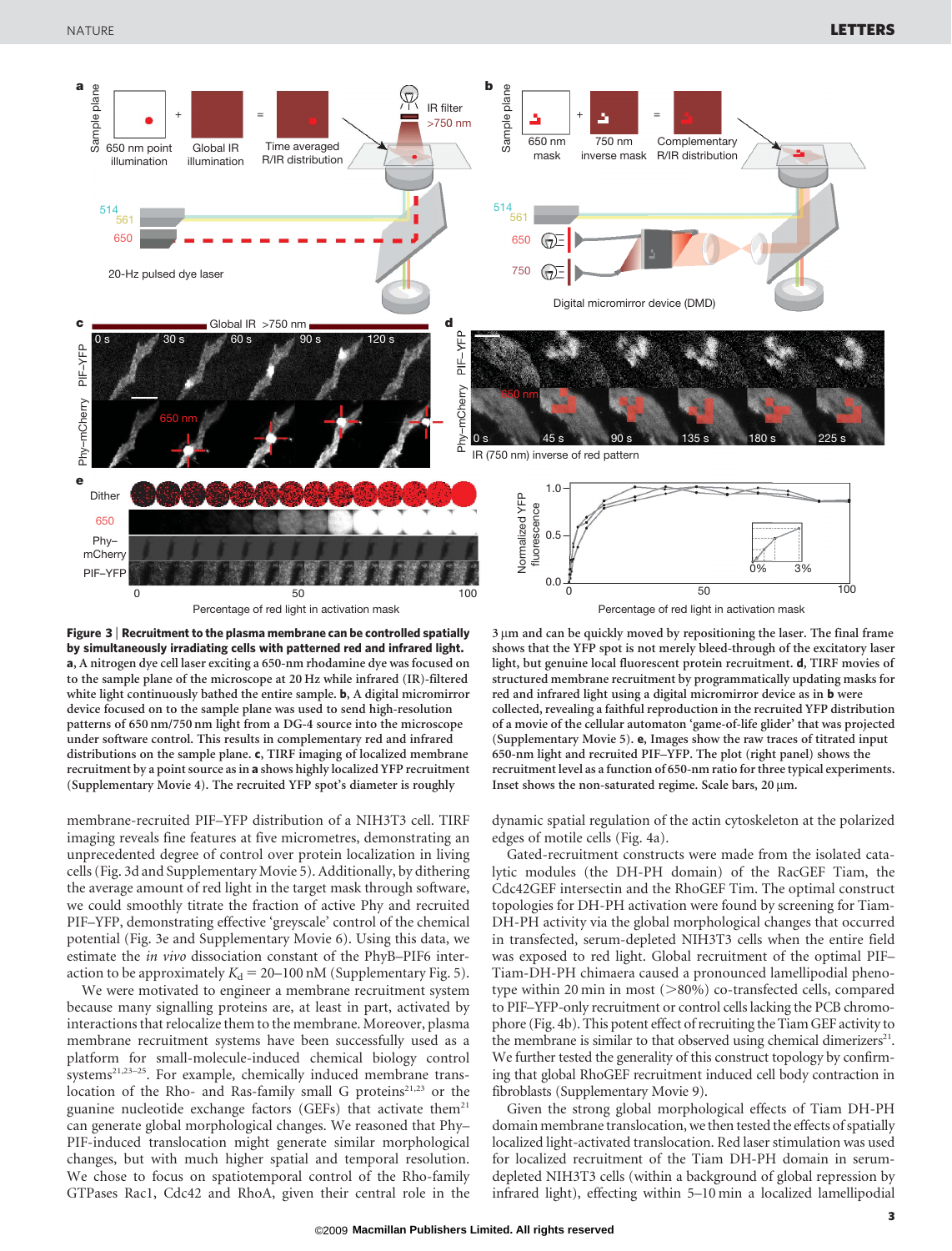

Figure 4 <sup>|</sup> Rho-family G-protein signalling can be controlled by the lightactivated translocation system. a, The catalytic DH-PH domains of RhoGEFs Tiam and intersectin (ITSN) activate their respective G proteins Rac1 and Cdc42, which in turn act through effector proteins to modify the actin cytoskeleton. b, Recruitable constructs with Tiam DH-PH domains were assayed for their ability to induce lamellipodia in NIH3T3 cells by exposing serum-depleted cells transfected with the indicated constructs to red (650 nm) light and counting the percentage of cells that produced lamellipodia within 20 min under live microscopy. Error bars indicate s.e.m.  $(n = 2$ , average 30 cells; P-value = 0.0004 for Tiam). c, Local induction and

'bloom' (Supplementary Movie 8). By slowly extending the point of activating light away from the cell, it is even possible to 'draw out' an extended process up to  $30 \mu m$  from the main body of the cell that is stable after the light has been withdrawn. This indicates the future possibility of programmatically specifying cell geometries and intercellular connections with light (Fig. 4c and Supplementary Movies 7 and 8).

We further verified the signalling activity of our PIF-DH-PH reagents by verifying that point induction causes local, transient increases of the active form of GTPase as measured by the membrane enrichment of biosensors—either mCherry-tagged GBD-binding domains from WASP (Fig. 4d and Supplementary Movie 11) or PAK (Supplementary Fig. 4)—by TIRF microscopy. Using these biosensors we see that GTPase activation occurs rapidly, within seconds, indicating that a subsequent signalling step is responsible for the typical delay of 5–10 min for lamellipodial and filopodial protrusions.

We have developed a genetically encoded, light-switchable Phy– PIF interaction module which, because it has a properly titrated tight but reversible interaction, has the potential to be applied to control any live cell process that is dependent on a recruitment event. Unlike classical uncaging techniques, photoreversibility allows our system to defeat diffusive spreading by using patterned light. Furthermore, the direct relationship between the recruited fluorescent fraction and signalling activity also enables measurable 'dosage' of signalling flux for quantitative perturbations. We show here that the system works robustly in mammalian cells with external PCB, extending previous demonstrations in yeast<sup>10</sup> and its natural domain in plants, indicating that it is compatible with most eukaryotic cells. For genetically

'extrusion' of lamellipodia in live NIH3T3 cells (epifluorescence imaging, EPI) was demonstrated by globally irradiating the whole sample with an infrared (750 nm) light source while focusing a red (650 nm) laser on to a small portion of the cell as in Fig. 2a and slowly extending this red-targeted region from the cell body. Superimposed outlines of the cell show directed extension 30  $\mu$ m along the line of light movement (Supplementary Movie 7). d, Cdc42-GTP binding domain (WASP-GBD) linked to mCherry was used to measure the 'response function' of intersectin-DH-PH recruitment over several iterations in time and in space at equilibrium (Supplementary Movie 11). Scale bars in  $c$  and  $d$ , 20  $\mu$ m.

manipulable cells, it is, in principle, simple to include genes for enzymes that will generate PCB from haem or biliverdin<sup>26</sup>.

The high spatial and temporal resolution of light control allows this module to function as a novel analytical tool, in which highly complex spatial or temporal patterns can be used to drive a process. We have also demonstrated here how this module can be used as a highresolution control module to sculpt cell shape in an unprecedented manner. Because of the generic nature of this interaction module, it is likely that it can be used to control an extremely broad range of cell biological processes without the need for laborious case-by-case protein engineering.

## METHODS SUMMARY

Phycocyanobilin (PCB) purification. PCB was extracted by methanolysis at 70 °C from protein precipitates of Spirulina cell lysate (Seltzer Chemical) that were pre-washed to remove other tetrapyrroles species. Free PCB was handled under a green safelight ( $\lambda_{\text{max}}$  of 550 nm).

Light control experiments. NIH3T3 cells transiently transfected with the phytochrome and PIF constructs were pre-incubated in the dark with  $5 \mu M$  PCB for 30 min and then washed before experiments. Non-coherent control-light frequencies were obtained by filtering white-light sources with 650-nm and 750-nm 20-nm band-pass filters (Edmund Optics) or a near-infrared RG9 glass filter (Newport). For morphology experiments, cells were serum-depleted (1% Bovine Calf Serum) for at least 12 h before imaging.

## Received 8 July; accepted 24 August 2009. Published online 13 September 2009.

1. Szobota, S. et al. Remote control of neuronal activity with a light-gated glutamate receptor. Neuron 54, 535–545 (2007).